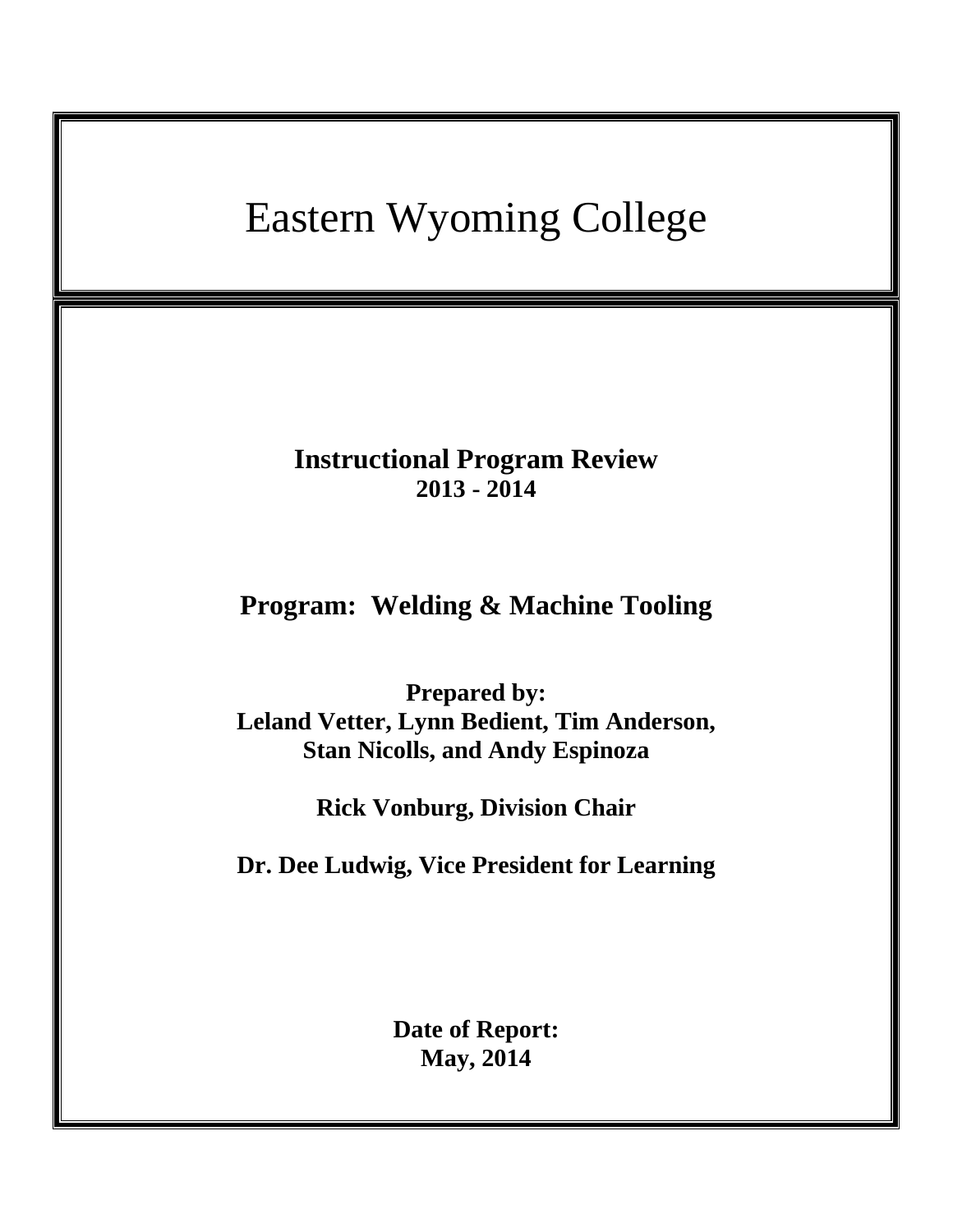# **EASTERN WYOMING COLLEGE Instructional Program Review**

**Program Name:** Welding and Joining Technology & Machine Tool Technology

| Part I: Statistical Data from the past three years: |  |
|-----------------------------------------------------|--|
|-----------------------------------------------------|--|

|                                  | 2010-2011 | 2011-2012 | 2012-2013 | 5-Year  |
|----------------------------------|-----------|-----------|-----------|---------|
|                                  |           |           |           | Average |
| <b>Annualized FTE Enrollment</b> | 95.9      | 106.1     | 120.7     | 95.3    |
| <b>Annualized FTE Faculty</b>    |           | 10.4      | 9.9       |         |
| # Students                       | 134       | 147       | 153       | 124     |
| l # Graduated                    | 36        | 52        | 66        | 46      |

 $\text{FTE} = \text{Full-time equivalent}$  Notes:

Modes of Delivery:

online compressed video  $\bar{X}$  face-to-face

Advisory Committee Members and Title or Role: Lynn Bedient, EWC; Michael Helzer, Wyoming Machinery; Stan Nicolls, EWC; Russell Rux, Campbell County High School; Mark Herrman, Peabody Energy; Ted Schaaf, Matheson TriGas; Tim Anderson, EWC; Leland Vetter, EWC; Rollie Young, SourceGas; Joel Alworth, Converse County High School; & Gunther Koob, Scottsbluff Industries.

Community Partners or Internships: Numerous local and regional industries that employ welders.

Revisions in Curriculum Since Last Review: In 2011 WELD 2645, a course in GTAW pipe welding, was added to the curriculum; in 2013 we added a semiautomatic pipe welding course, WELD 2990, a topics course. Additionally, one-credit hour courses for workforce training and for training on the virtual welder were added.

## **Part II Narrative Analysis**

## **Description of Community Need:**

Welders and machinists are still in high demand in Wyoming and the surrounding area. Our students are highly recruited and find good jobs. At the annual job fair, it is not unusual to have up to 20 companies interested in our graduates.

| <b>United States</b>                  | Employment |         | Percent | <b>Job Openings</b> |  |
|---------------------------------------|------------|---------|---------|---------------------|--|
|                                       | 2012       | 2022    | Change  |                     |  |
| Welding, Soldering, & Brazing Workers | 357,400    | 378,000 | 6%      | 108,500             |  |
| <b>Machinists</b>                     | 397,000    | 432.000 | 9%      | 125,900             |  |
| Wyoming                               | Employment |         | Percent | <b>Job Openings</b> |  |
|                                       | 2006       | 2016    | Change  |                     |  |
| Welding, Soldering, & Brazing Workers | 1360       | 1979    | 46%     | 100                 |  |
| Machinists                            | 452        | 706     | 56%     | 36                  |  |

## **Description of State and National Trends** (if applicable)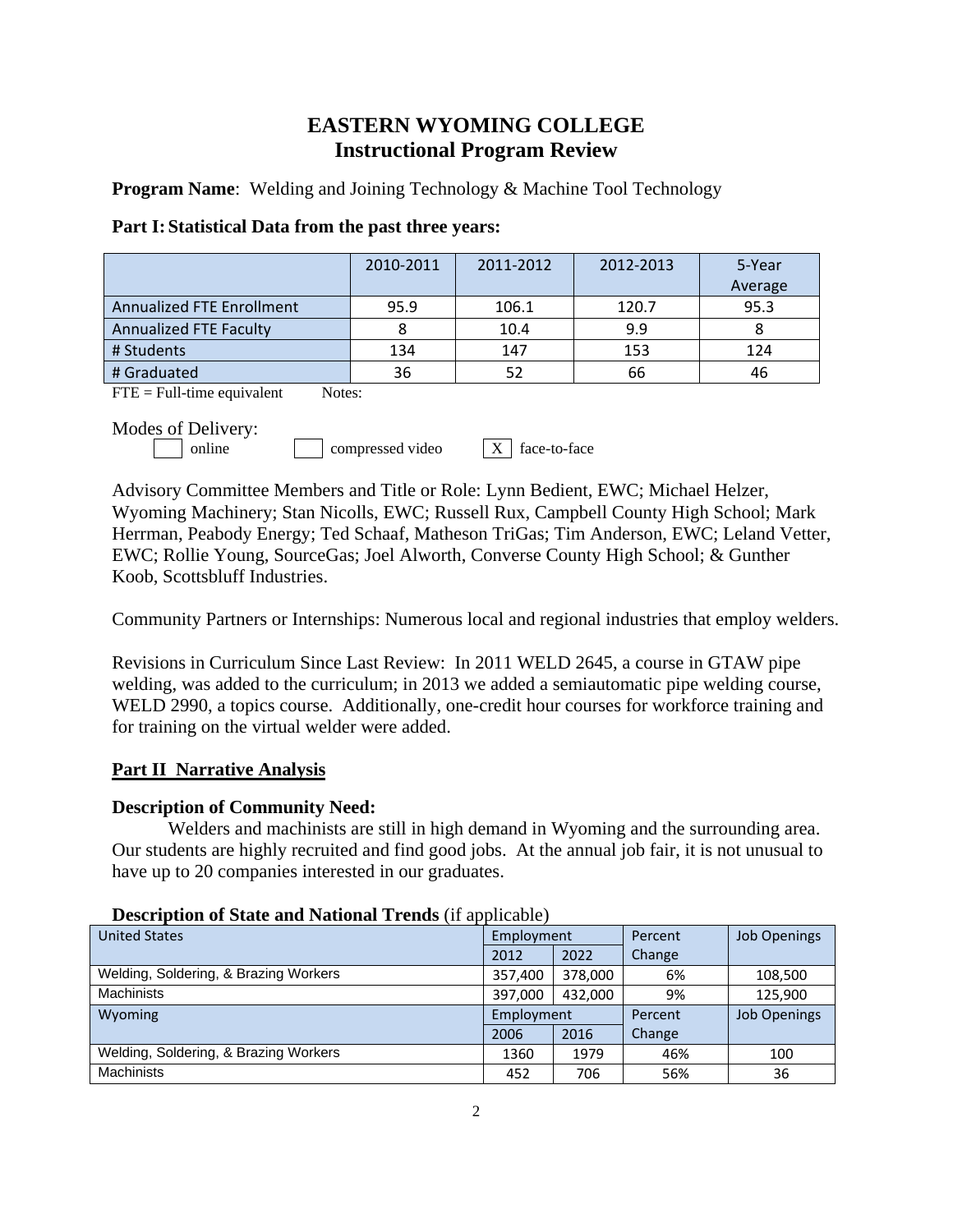Other information or comments that would assist the Curriculum and Learning Council: Note: the data for the State Employment Trends and the National Employment Trends are not directly comparable. The projection period for state data is from 2006-2016, while the projection for national data is from 2012-2022. Job Opening refers to the average annual Job openings due to growth and net replacement.

| Location             | Pay    | Year or Period |          |          |          |          |
|----------------------|--------|----------------|----------|----------|----------|----------|
|                      | Period | 10%            | 25%      | Median   | 75%      | 90%      |
| <b>United States</b> | Hourly | \$12.01        | \$14.51  | \$17.66  | \$21.94  | \$27.46  |
|                      | Yearly | \$24,990       | \$30,180 | \$36,720 | \$45,640 | \$57,120 |
| Wyoming              | Hourly | \$14.77        | \$18.04  | \$22.18  | \$28.61  | \$35.23  |
|                      | Yearly | \$30,720       | \$37,530 | \$46,120 | \$59.510 | \$73,280 |

State and National Wages (from 2008 through 2018): Welding, Soldering, & Brazing Workers

State and National Wages (from 2008 through 2018): Machinists

| Location             | Pay    | Year or Period |          |          |          |          |
|----------------------|--------|----------------|----------|----------|----------|----------|
|                      | Period | 10%            | 25%      | Median   | 75%      | 90%      |
| <b>United States</b> | Hourly | \$11.68        | \$14.94  | \$19.03  | \$23.69  | \$28.88  |
|                      | Yearly | \$24,280       | \$31,080 | \$39,570 | \$49,270 | \$60,070 |
| Wyoming              | Hourly | \$13.59        | \$17.13  | \$20.92  | \$24.99  | \$29.77  |
|                      | Yearlv | \$28,270       | \$35,630 | \$43.510 | \$51,990 | \$61,920 |

Other information or comments that would assist the Commission: Information on this chart was from Wyoming Employment Projections [http://doe.state.wy.us/lmi/proj2005/long\\_occ2014.htm.](http://doe.state.wy.us/lmi/proj2005/long_occ2014.htm) Wage data are collected by each state through the Occupational Employment Statistics (OES) survey, conducted by the Bureau of Labor Statistics (BLS) at the U.S. Department of Labor. National wage estimates are developed by BLS. State and national occupation infomation is classified using the Standard Occupation Classification (SOC) system.

## **Activities in Support of Student Recruitment and Retention:**

Welding Tutors are available in the Learning Skills Lab for students needing additional assistance. Faculty members are available during office hours and other times to help individual students.

## **Assessment of Student Learning:**

Students continue to do well on their practical, hands-on welding certifications. Only a few students in this three-year period did not pass their plate and pipe test certifications. However, the written tests have been a challenge for students. The average for certificate students over this period was 79.8%; the average for the AAS degree on the written tests was 68%. More emphasis on general education courses has been emphasized, and it was felt that students need a comprehensive review of welding technology before taking their written exams. The use of the tutors in welding will help support the material covered in the written exams. Plans were made to add a virtual welding machine to the program for students who think they might be interested in welding and for students in welding that may want further assistance in improving their welding skills.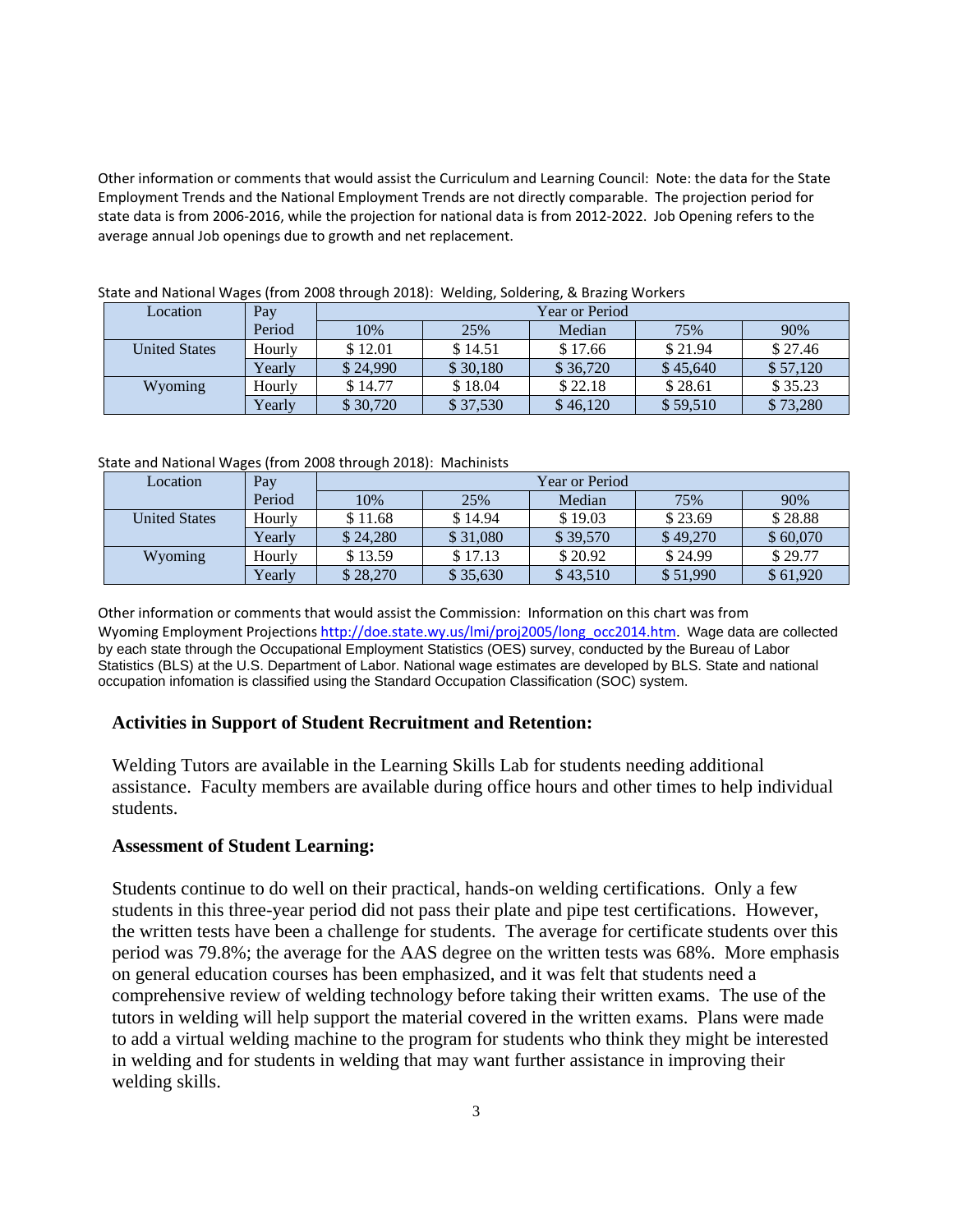## **Strengths of the Program and Faculty:**

Students continue to do well in job applications, getting jobs, and reportedly once they have been hired. In formal competitions, EWC students continue to dominate in welding, both at the state and the national levels. Faculty continue to attend and successfully complete outstanding training and certification schools in welding and machine tooling around the country. The program has built a strong reputation both regionally and nationally. The current faculty work well together as a team and substantially complement each other in and out of the classroom. Faculty members are well qualified with appropriate degrees, certifications, and industry experience.

## **Part III Recommendations Faculty Recommendations:**

- \*Maintain our premier welding and machine educational center for the state of Wyoming by completing a new technology center.
- \*To be the place that industry looks for the finest trained and highest skilled workers.
- \*To maintain the knowledge and skill of instructors by on-going self-improvement activities.
- \*To be able to display coursework on a big screen in the lab from any office computer.
- \*Add staff to expand course offerings and accommodate the increase in student numbers.
- \*Capping enrollment in lab courses to ensure quality instruction for all students.

## **Advisory Committee Recommendations:**

Do not lose sight of what has brought the program to its current level:

- 1. Maintenance welding
- 2. Structural welding
- 3. Pipe welding

In response to industry requirements, move to more:

1. Automation

\*Robotics \*Computer Aided Cutting (CAC) \*3-D Drafting \*Computer Numerical Controlled (CNC) lathes & mills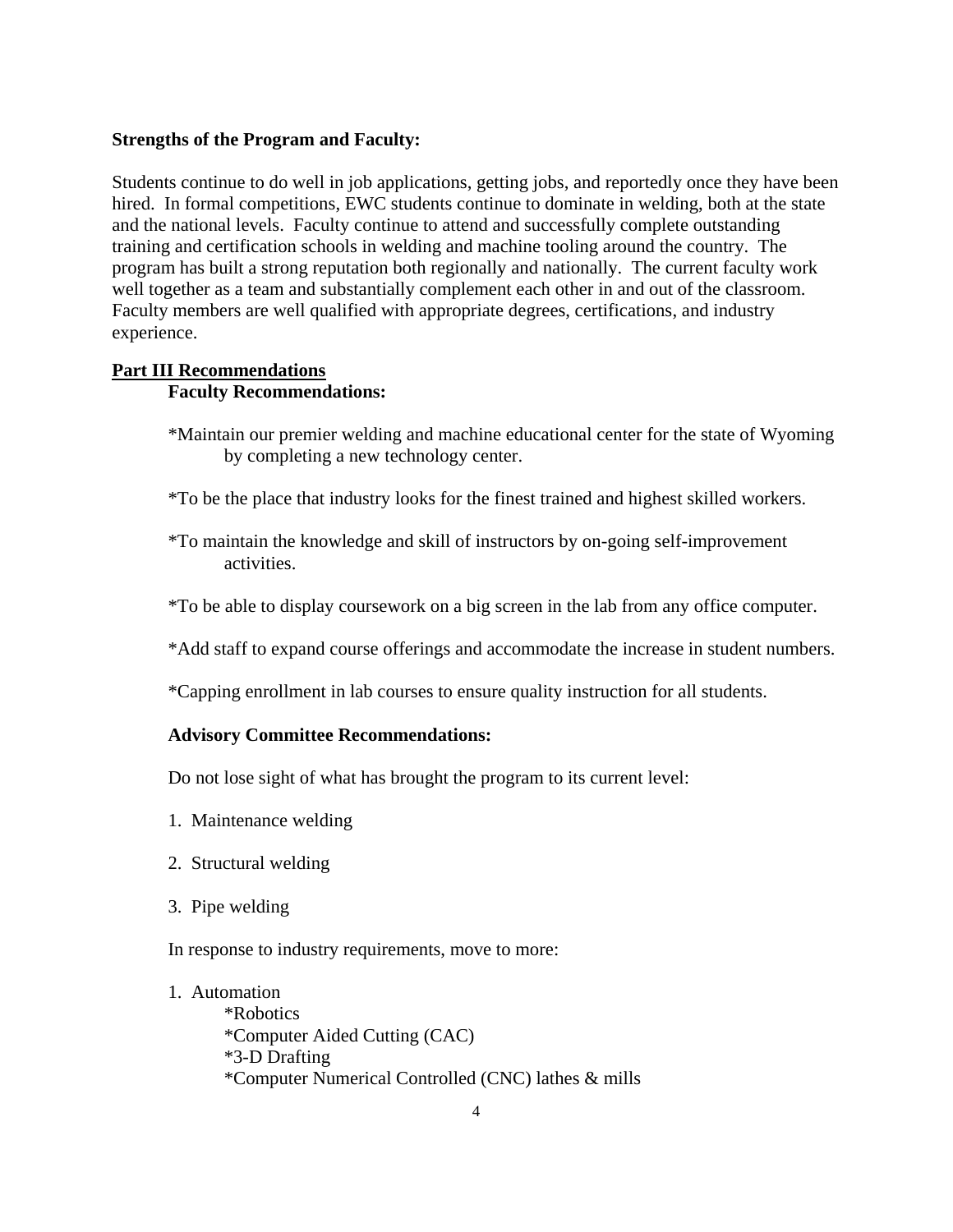## 2. Technology

\*Projection systems in labs \*Welding simulation

#### **Division Chair Recommendations:**

The program will enter a new era because of the retirement of Leland Vetter and the construction of a new facility. Leland has built a solid team that will be capable of continuing a strong program. The momentum of the program will continue temporarily, but Leland's replacement and the current instructors will need to find their way of recruiting for and management of the program. I think it will be important to continue the consistency in the philosophy being taught in the program, but I think there should be room for possible changes, such as introducing more technology, that will keep the program current and relevant to today's workplace.

The current faculty work extremely well together and their skills are different enough that they complement each other in the program. I believe we have hired a good instructor to come in, and he will bring another skill set to the mix. I think their weekly meetings should continue and I think I should be a part of them, at least in the beginning. In the past Leland has basically administered the program and now they will have to take over and share these responsibilities, which I think they are capable of doing. It will, however, be an adjustment for them. I believe we need to explore the possibilities of developing a good pool of adjunct instructors available to use as the program expands. Because of Leland's contacts and many years of networking, there has not really been much of a recruiting effort in recent years. We cannot rely on this in the future and current instructors will need to establish a recruitment plan in order to continue the growth we have seen in the program.

I think it is paramount that we continue the industry/company contacts that have been established and work on expanding them. The Welding Trailer should be used strategically to provide the training that is needed. I would like to see the expansion of community programs in the welding area because I think they would be very popular and would solidify community support for the new CTEC. Instructors will need to continue working on AWS certifications and keeping up with the latest changes in the field.

#### **Vice President's Recommendations:**

The Welding and Joining Technology program is one of EWC's shining stars. The growth of the program sometimes surprises us and has been enhanced in the last three years with the addition of the Department Of Correction sites located in Torrington, Newcastle, and Lusk. The Plate Welding Certificate program is offered at these locations and numerous students have completed and graduated with this valued workforce credential. The DOC instructors have equally fine credentials and do an outstanding job with their students. Additionally, the welding courses are more frequently being offered as concurrent enrollment courses with our service area high schools. The Welding Advisory Council has been instrumental in guiding curriculum changes as needed and supporting the direction of the master plan with the proposed Career and Technical Education Center. While I agree with the recommendations made by the faculty, advisory committee members, and division chair; my summary recommendations are below: